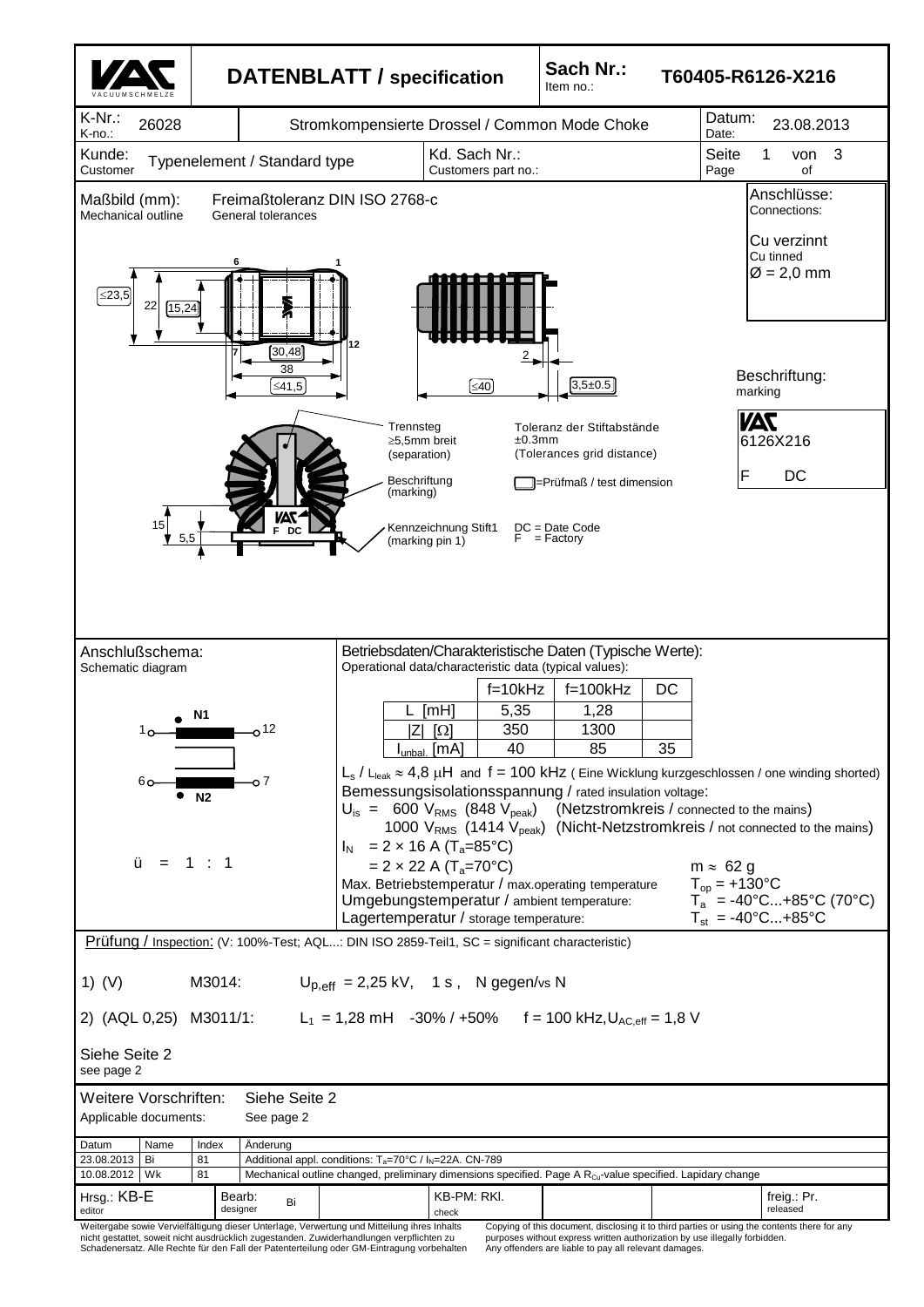V A C U U M S C H M E L Z E **DATENBLATT / specification Sach Nr.:** Item no.: **T60405-R6126-X216** K-Nr.: K-no.: 26028 Stromkompensierte Drossel / Common Mode Choke Datum: Date: 23.08.2013 Kunde:<br>Customer Typenelement / Standard type  $Kd$ . Sach Nr.: Customers part no.: Seite 2 von 3<br>Page of Page Hrsg.: KB-E editor Bearb: designer Bi KB-PM: RKI. freig.: Pr. released Prüfung / Inspection: (V: 100%-Test; AQL...: DIN ISO 2859-Teil1, SC = significant characteristic) 3) (V) M3011/6: Polarität / Übersetzungsverhältnis: Toleranz  $\pm$  5% ( $\pm$ 0Wdg.) (SC)<br>Polarity / Turns ratio: Tolerance Tolerance Polarity / Turns ratio: 4) (AQL 1/S4) M3011/5:  $R_{Cu} \leq 3.3 \text{ m}\Omega$  für jede Wicklung / for each winding 5) (Fix 05) M3290: Lötbarkeitstest nach Abschnitt 1 / solderability test acc. to 1 6) (AQL 1/S4) M3200: Mechanische Prüfung / mechanical test Typprüfung / Type test : 1) M3064: Stoßspannungsprüfung / surge voltage test: N gegen/vs N<br>Einstellwerte / Settings: 1,2 µs / 50 µs Kurvenform (v Einstellwerte / Settings: 1,2 µs / 50 µs Kurvenform (waveform), U<sub>P,peak</sub> = 6,0 kV<br>3 Impulse im Abstand t = 1s mit wechselnder Polarität 3 Impulse im Abstand  $t = 1s$  mit wechselnder Polarität 3 pulses in a cycle of with changing polarity 2) M3014:  $U_{\text{Poff}} = 2.25 \text{ kV}$ ,  $t = 5 \text{ s}$ , N gegen/to N Messungen nach Temperaturangleich der Prüflinge an Raumtemperatur Measurements after temperature balance of the test samples at room temperature Weitere Vorschriften: Applicable documents: Konstruiert, gefertigt und geprüft nach EN 50178 und erfüllt die Vorschriften. Designed, manufactured and tested in accordance with EN 50178 and complies with the standards. Parameter / Parameters:: Basisisolation / Basic insulation: Ngegen/vs N Verschmutzungsgrad 2 / pollution degree 2 a) Netzstromkreis / connected to the mains Überspannungskategorie / overvoltage category: III Bemessungsisolationsspannung / rated insulation voltage:  $U_{\text{is,eff}}$  /  $U_{\text{is,RMS}} = 600 \text{ V}$  (848 V<sub>peak</sub>) Prüfspannung / test voltage:  $U_{P,eff}$  /  $U_{P,RMS} \ge 1,65$  kV<br>Stoßspanng. / surge volt.age:  $U_{P,max}$  /  $U_{P,peak} \ge 6,0$  kV Stoßspanng. / surge volt.age:  $U_{P, max} / U_{P, peak} \ge 6.0 \text{ kV}$  Kurvenform (waveform): 1,2 µs / 50 µs Kriechstrecke / creepage: N gegen/to  $N \geq 5.5$  (3,0) mm Isolierstoffklasse 1 (auf Bodenplatte)<br>Insulation material group 1 (on base plate) Insulation material group 1  $≥ 5,5 (3,0)$  mm Isolierstoffklasse 1 (auf Kern)<br>Insulation material group 1 (on core) Insulation material group 1 Luftstrecke / clearance: N gegen/vs  $N \geq 5.5$  mm b) Nicht-Netzstromkreis / not connected to the mains Überspannungskategorie / overvoltage category: II Bemessungsisolationsspannung / rated insulation voltage:  $U_{\text{is,eff}}$  /  $U_{\text{is,RMS}} = 1000 \text{ V}$  (1414 V<sub>peak</sub>) Prüfspannung / test voltage: U<sub>P,eff</sub> / U<sub>P,RMS</sub> ≥ 2,25 kV Stoßspanng. / surge volt.age:  $U_{P,max}$  /  $U_{P,peak} \ge 6.0$  kV Kurvenform (waveform): 1,2 µs / 50 µs Kriechstrecke / creepage: N gegen/vs  $N \geq 5.5$  (5.0) mm Isolierstoffklasse 1 (auf Bodenplatte)<br>Insulation material group 1 (on base plate) Insulation material group 1 ≥ 5,5 (5,0) mm Isolierstoffklasse 1 (auf Kern) Insulation material group 1 (on core) Luftstrecke / clearance:  $N$  gegen/vs  $N \geq 5.5$  mm Design: Isoliersystem gemäß UL 1446 / insulation system compliant to UL 1446: File No.: E209169 (BASF 130-1), 130°C Bauelement-Träger, Draht und Isoliermaterialien / component fixture, wire and insulation materials: UL-gelistet / UL-listed

check

Weitergabe sowie Vervielfältigung dieser Unterlage, Verwertung und Mitteilung ihres Inhalts nicht gestattet, soweit nicht ausdrücklich zugestanden. Zuwiderhandlungen verpflichten zu Schadenersatz. Alle Rechte für den Fall der Patenterteilung oder GM-Eintragung vorbehalten

Copying of this document, disclosing it to third parties or using the contents there for any purposes without express written authorization by use illegally forbidden. Any offenders are liable to pay all relevant damages.